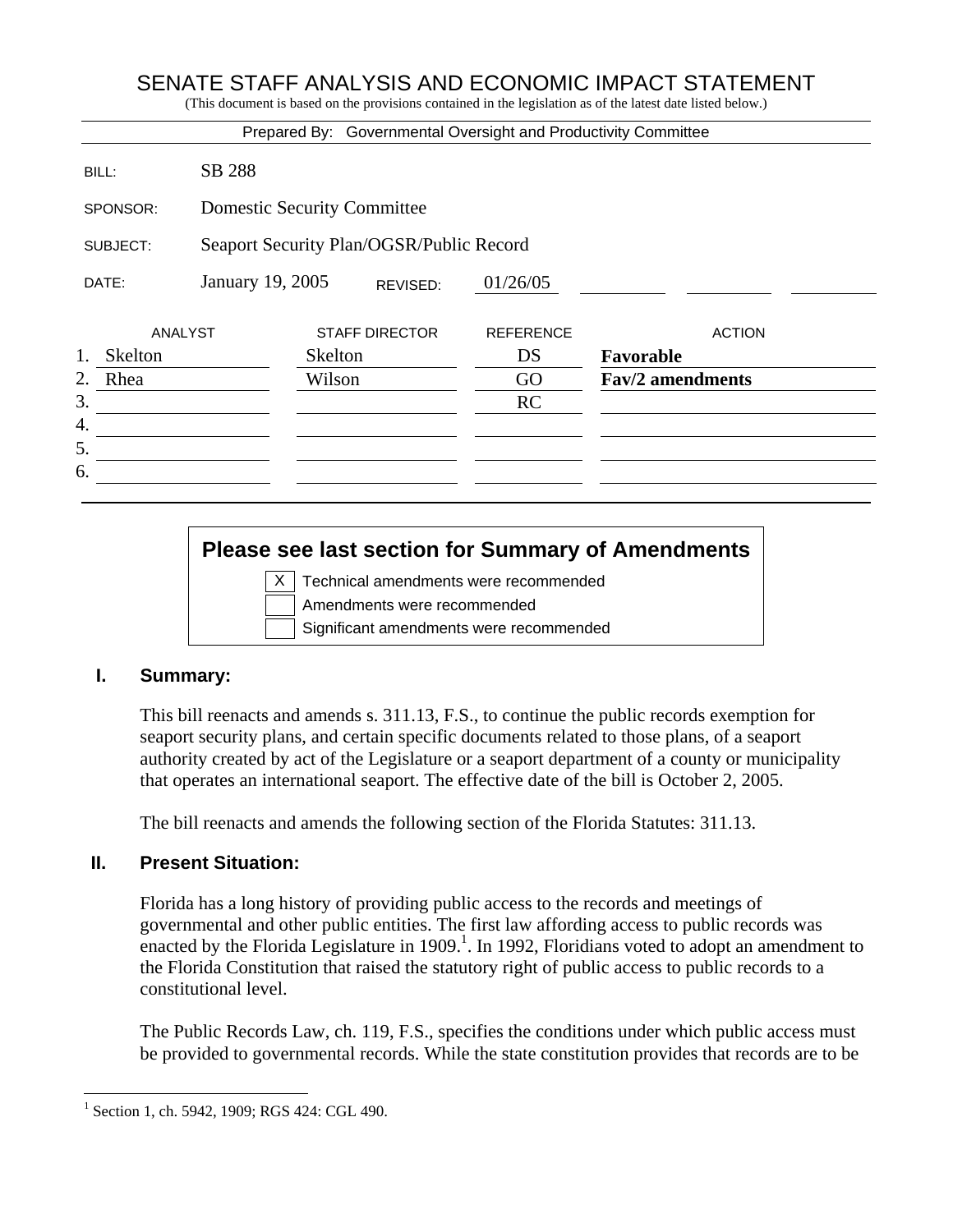open to the public, it also provides that the Legislature may create exemptions to these requirements by general law if a public need exists and certain procedural requirements are met. Article I, s. 24, of the State Constitution, governs the creation and expansion of exemptions to provide, in effect, that any legislation that creates a new exemption or that substantially amends an existing exemption must also contain a statement of the public necessity that justifies the exemption. Article I, s. 24, of the State Constitution, provides that any bill that contains an exemption may not contain other substantive provisions, although it may contain multiple exemptions.

Under the Open Government Sunset Review Act of 1995, an exemption may be created or maintained only if it serves an identifiable public purpose. An identifiable public purpose is served if the exemption:

- Allows the state or its political subdivisions to effectively and efficiently administer a governmental program, the administration of which would be significantly impaired without the exemption;
- **Protects information of a sensitive personal nature concerning individuals, the release of** which information would be defamatory to such individuals or cause unwarranted damage to the good name or reputation of such individuals or would jeopardize safety of such individuals; or
- **Protects information of a confidential nature concerning entities, including, but not** limited to, a formula, pattern, device, combination of devices, or compilation of information which is used to protect or further a business advantage over those who do not know or use it, the disclosure of which information would injure the affected entity in the marketplace.

#### **Public Records Exemption for Seaport Security Plans and Certain Related Documents**

In 2000, the Legislature adopted the Florida Seaport Security Law, s. 311.12, F.S. The law was created in response to recommendations from the November 1999 Florida Legislative Task Force on Illicit Money Laundering report that minimum security standards for Florida's seaports be established. The purpose of the law, as originally passed, was to slow the flow of illegal drugs and contraband through Florida's public seaports. Since the attacks on America in 2001, this law has served to provide as a mechanism to assure that Florida's ports remain secure against terrorist threats, as well. As part of this new law, the Legislature required each public seaport in the state, as described in s. 311.09(1), F.S., to create a Seaport Security Plan based on an assessment of threats and vulnerabilities unique to individual facilities. The Office of Drug Control was directed to develop statewide minimum seaport security standards and each of Florida's seaports was required to develop an individual security plan based on the statewide standards $^2$ 

Section 311.13, F.S., provides a public record exemption for the seaport security plans required by law. In addition, photographs, maps, blueprints, drawings, and similar materials that depict critical seaport operating facilities are exempt if the seaport authority or department determines that such items contain information that is not generally known and that could jeopardize the

 $\overline{a}$ 

<sup>2</sup> Chapter 2000-360, L.O.F.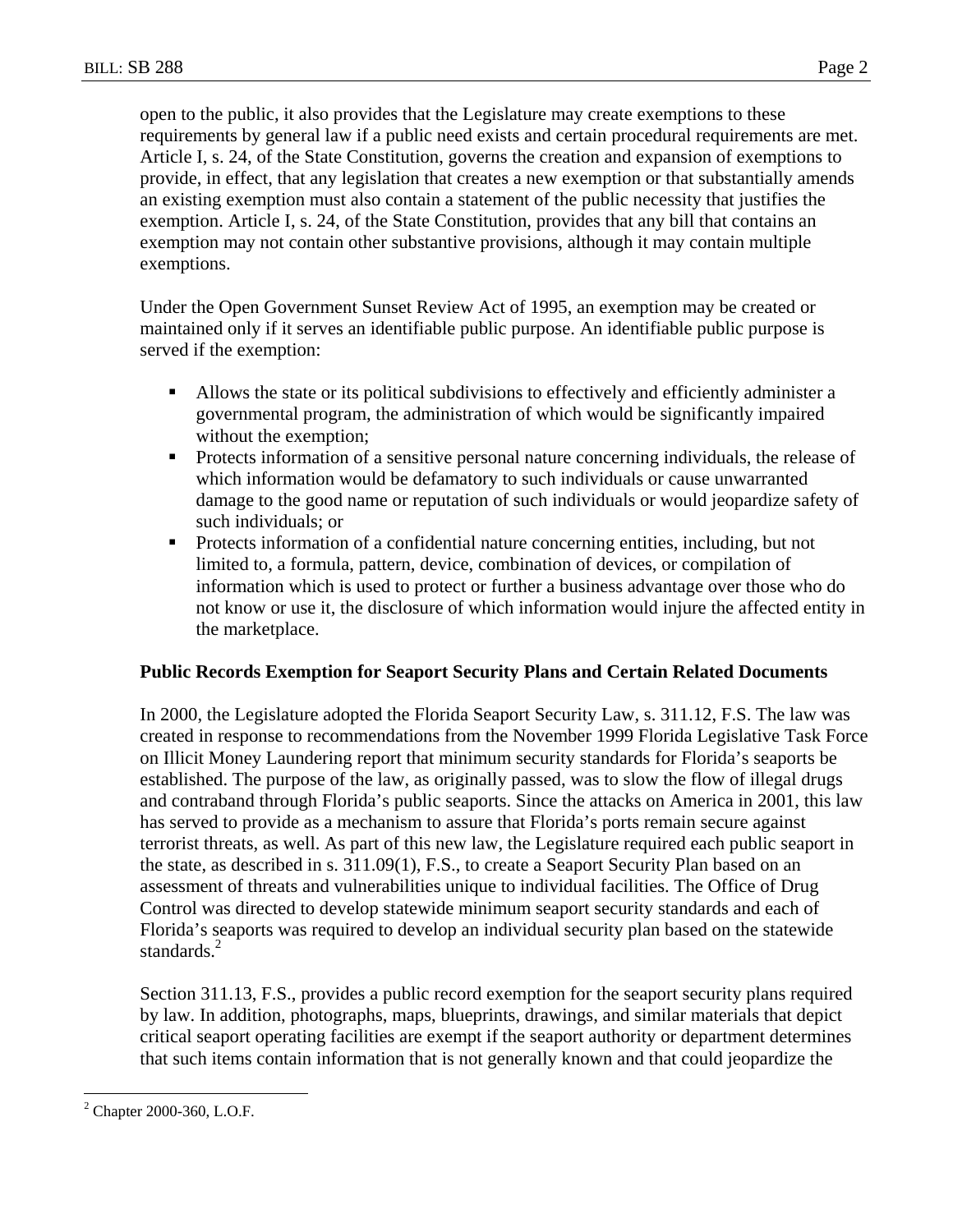security of the seaport. This exemption does not include information relating to real estate leases, layout plans, blueprints or information relating to those leases.

The Florida Statutes provide another public record exemption related to security plans, s. 119.071, F.S., which makes confidential and exempt a security system plan or portion thereof for any property owned or leased to the state or…subdivisions; or any privately owned or leased property which plan or portion thereof is in the possession of any agency. A security system plan is described as including all records, information, photographs, audio and visual presentations, schematic diagrams, surveys, recommendations, or consultations or portions thereof that relate directly to the physical security of a facility or revealing an security systems; threat assessments conducted by any agency…or any private entity; threat response plans; emergency evacuation plans; sheltering arrangements; or manuals for security personnel, emergency equipment, or security training.

The Federal Maritime Transportation Security Act of 2002 (MTSA)<sup>3</sup> requires owners and operators of all facilities within federal Areas of Maritime Security (AMS) to submit Seaport Security Plans to the United States Coast Guard. These plans are kept by the Captain of the Port (COTP) for each Coast Guard district and are compiled into an Area Maritime Security Plan for the district. These plans, and their components, have been designated as Sensitive Security Information  $(SSI)^4$  by the Department of Homeland Security and, as such, are exempt from the federal Freedom of Information Act.

Florida's seaports continue to constitute a major threat for the transport of illicit drugs and other contraband, and for potential terrorist activity. The exemption from public disclosure of seaport security plans and certain photographs, maps, blueprints, drawings, and similar materials that depict critical seaport operating facilities found in s. 311.13, F.S., is narrowly tailored to serve a public purpose and is necessary to ensure the safety and security of Florida's public seaports. In addition, the exemption conforms to s. 119.071, F.S., and the Sensitive Security Information exemptions from the federal Freedom of Information Act found in the Maritime Transportation Security Act.

Section 311.13, F.S., meets the specified criteria set forth in s. 119.15(4)(b)3, as it protects confidential information concerning entities, disclosure of which could be detrimental to the safety and security of the state's seaports and citizens.

## **III. Effect of Proposed Changes:**

The bill reenacts and amends s. 311.13, F.S., to continue the public records exemption for specific information including Seaport Security Plans required by s. 311.12, F.S., and certain documents related to those plans.

The bill has an effective date of October 2, 2005.

 $\overline{a}$ 

<sup>3</sup> Public Law 107-295

<sup>&</sup>lt;sup>4</sup> USCG, Department of Homeland Security, Sensitive Security Information, 49 CFR Part 1520, @ http://www.uscg.mil/hq/gm/mp/pdf/GuideSSI.pdf.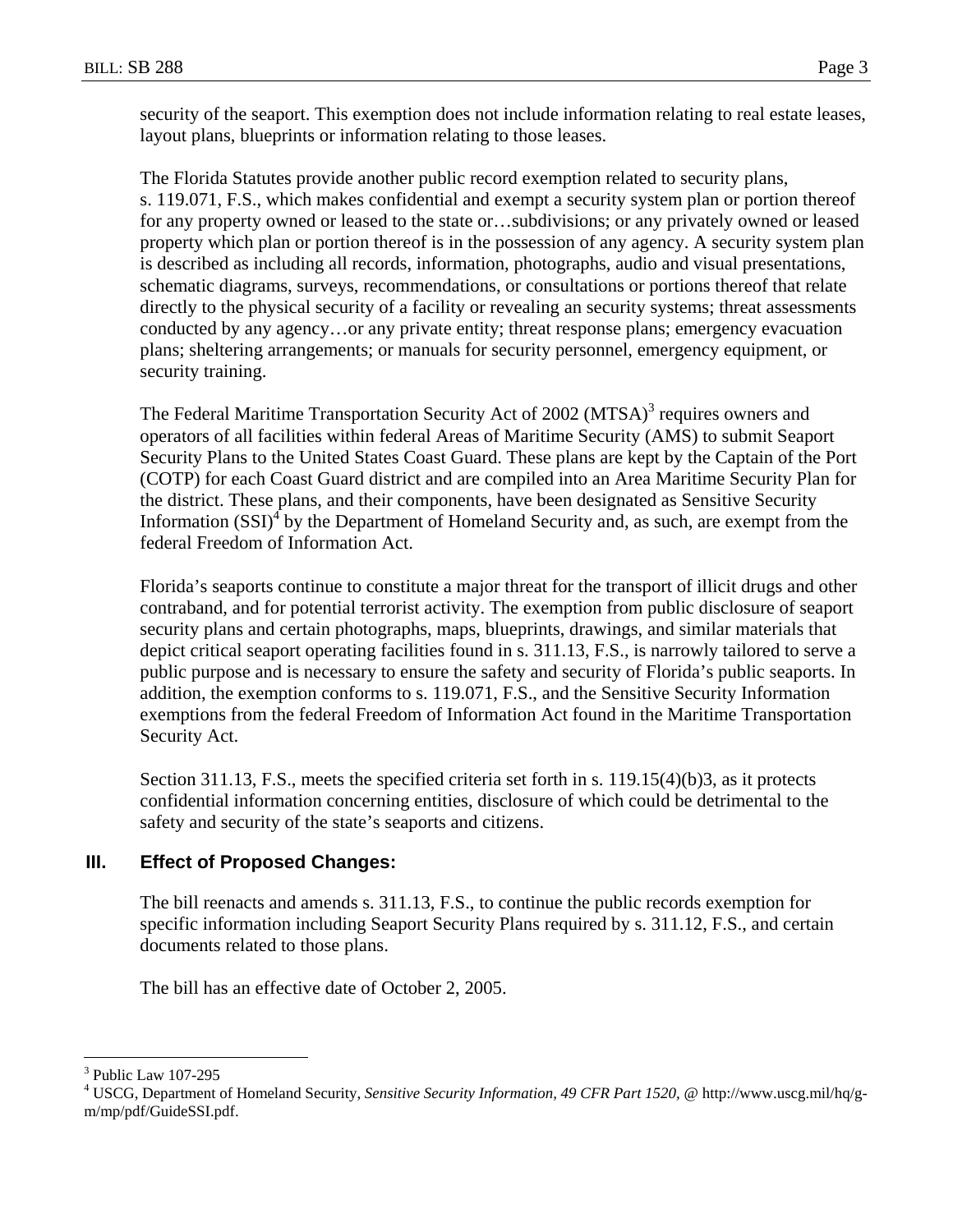#### **IV. Constitutional Issues:**

A. Municipality/County Mandates Restrictions:

None.

B. Public Records/Open Meetings Issues:

The bill reenacts the public records exemption found in s. 311.13, F.S.

Article I, s. 24 of the State Constitution, permits the Legislature to provide by general law for the exemption of records. A law that exempts a record must state with specificity the public necessity justifying the exemption and the exemption must be no broader than necessary to accomplish the stated purpose of the law.<sup>5</sup> Additionally, a bill that contains an exemption may not contain other substantive provisions, although it may contain multiple exemptions that relate to one subject.<sup>6</sup>

C. Trust Funds Restrictions:

None.

# **V. Economic Impact and Fiscal Note:**

A. Tax/Fee Issues:

None.

B. Private Sector Impact:

None.

C. Government Sector Impact:

None.

# **VI. Technical Deficiencies:**

There are two places in the statute that use a phrase that is not normally used in exemptions. They could be removed for uniformity with other exemptions. The phrase is "the provisions of" and it is located on page 1, lines 20 and 24 of the bill.

## **VII. Related Issues:**

The public record exemption for security system plans provided in s. 119.071, F.S., will be reviewed during the upcoming interim pursuant to the Open Government Sunset Review Act. It may be appropriate during that review to determine if the seaport security system exemption can

 $\overline{a}$ 5 See, *Memorial Hospital-West Volusia v. News-Journal Corporation,* 729 So.2d 373, 380 (Fla. 1999); *Halifax Hospital Medical Center v. News-Journal Corporation,* 724 So.2d 567 (Fla. 1999). 6

 $<sup>6</sup>$  Art. I, s. 24 $\odot$  of the State Constitution</sup>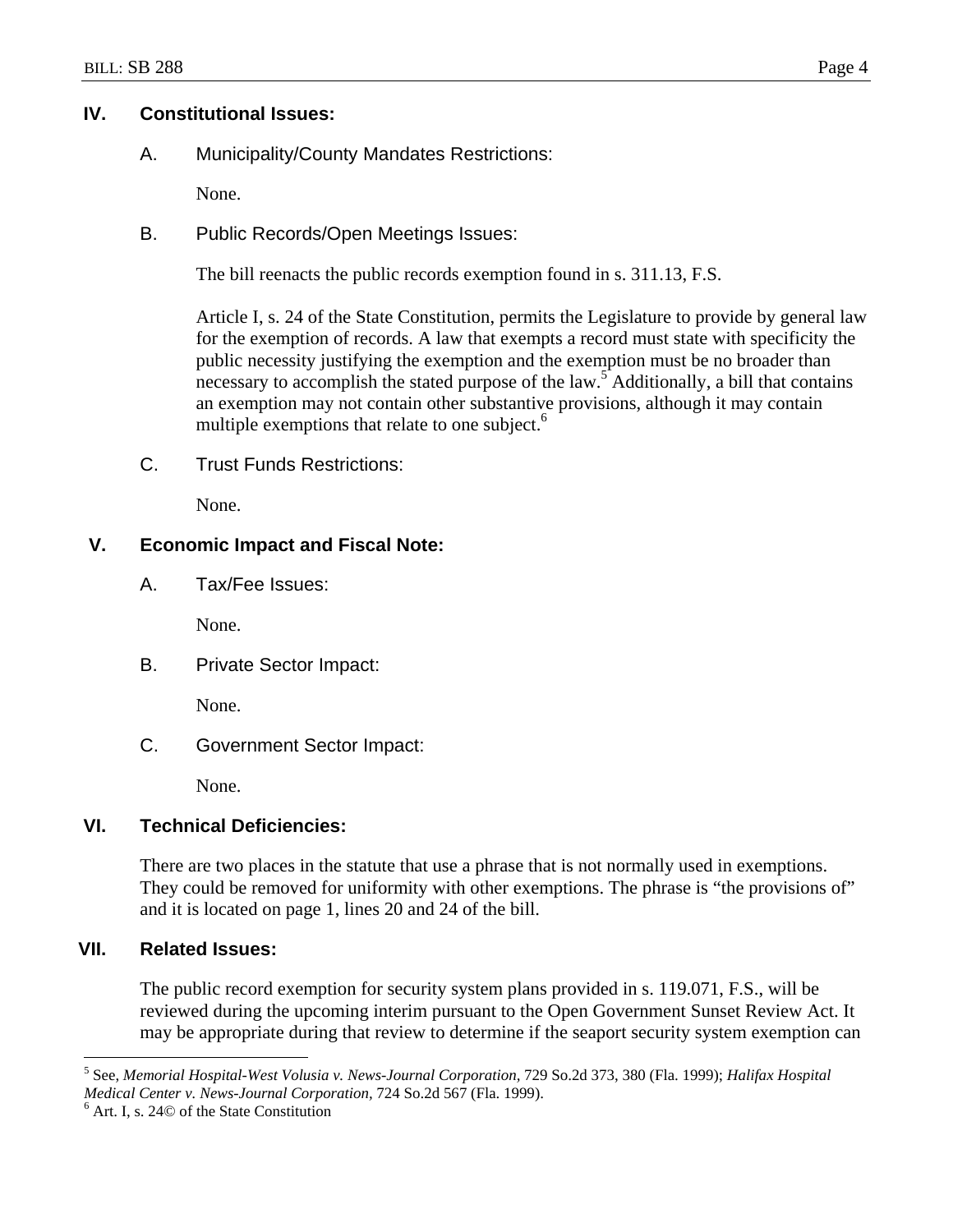be merged into the main security system plan exemption to comport with the recommendations in *Interim Project No.2005-138* by the Senate Committee on Governmental Oversight and Productivity to reduce the number of public record exemptions by creating uniform exemptions where possible.

This Senate staff analysis does not reflect the intent or official position of the bill's sponsor or the Florida Senate.